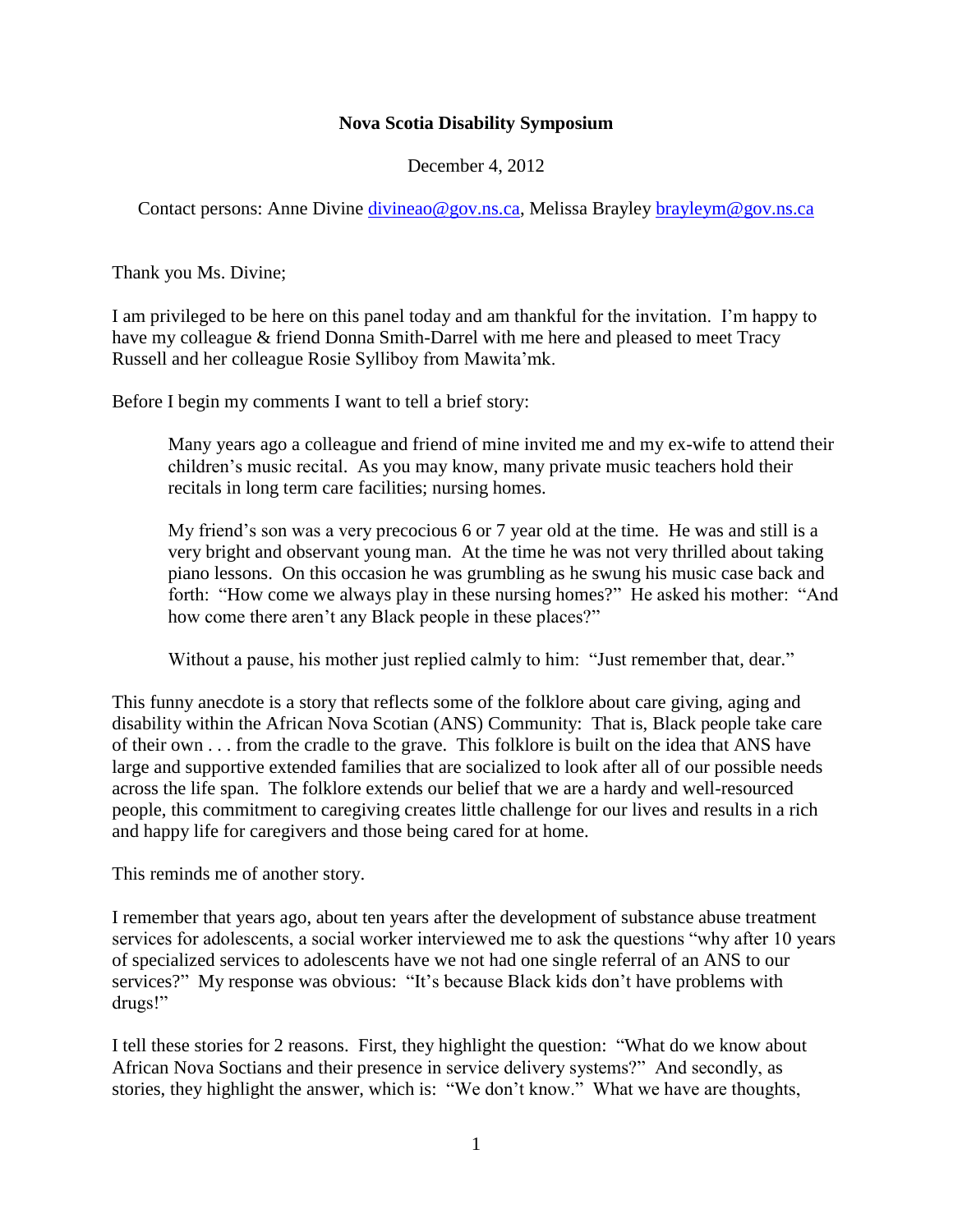feelings, and stories. So rather than provide information in terms of what we know about ANS and disabilities, let me outline a couple of things we suspect. These offerings are intended to spark conversation and perhaps help identify areas for future investigation.

- 1) To investigate disability and the experience of persons living with disability we will first need to understand how people in the ANS communities define disability. We should not presume that our current understanding of what defines disabilities is consistent across cultures and experiences. A learning disability that makes it challenging for a person to learn to read my not be a recognized disability in a community with a low rate of literacy. When we talk about substance abuse and addictions we have tended to medicalize the unhealthy use of substances. The trafficking in substances has tended to be criminalized and not addressed as a health concern that is part of the continuum of addiction except by communities where trafficking is the larger social problem associated with drugs. How this may play out when considering disability in the ANS community is unknown, but we should not assume that the definition and the experience is the same.
- 2) Though services for persons living with disability are not as rich and comprehensive as they should be, many do exist. We should consider who are the people being served by these providers and ask the question, who are they not serving. If we find that ANS are not being served within our current service delivery continuum we should ask why not. This question should place a burden on the service delivery sector to self examine their cultural competence and relevance to a diverse population rather than place a burden of inquiry on the underserved population (this idea does not originate with me. I credit Dr. Wanda Thomas-Bernard for this). This is not to suggest that the ANS community should not be involved, consulted and involved in such examination, rather that the burden of making the case should rest with the service providers rather than with the community.
- 3) Though work has been done on the idea of cultural patterns of help seeking behavior, given the reality of the history and experience of ANS in Canadian society, our inquiries should not be limited to understanding cultural competence and cultural patterns of help seeking. Systemic and institutional racism exists in our society: The BLAC report uncovered it formally within the education system. The Marshall inquiry clearly articulates its continued existence in the criminal justice system. We should expect it in our framing up of considerations of persons living with disability. An investigation that starts with this premise is more likely to engage honest and open responses to any inquiry.
- 4) To investigate disability in the ANS community is to invite a method of inquiry that is intersectional in its nature. A feminist methodology, intersectionality explores the relationships among multiple dimensions and modalities of social relations and subject formations (McCall, 2005). To study race and disability is not sufficient. What about, gender, age, socio-economic status, immigrations status, sexual orientation and rural and urban experience. Our questions about race and disability should not be an exercise in further marginalizing these other considerations but should be a vehicle of liberating the discourse to be truly inclusive and sufficiently complex.